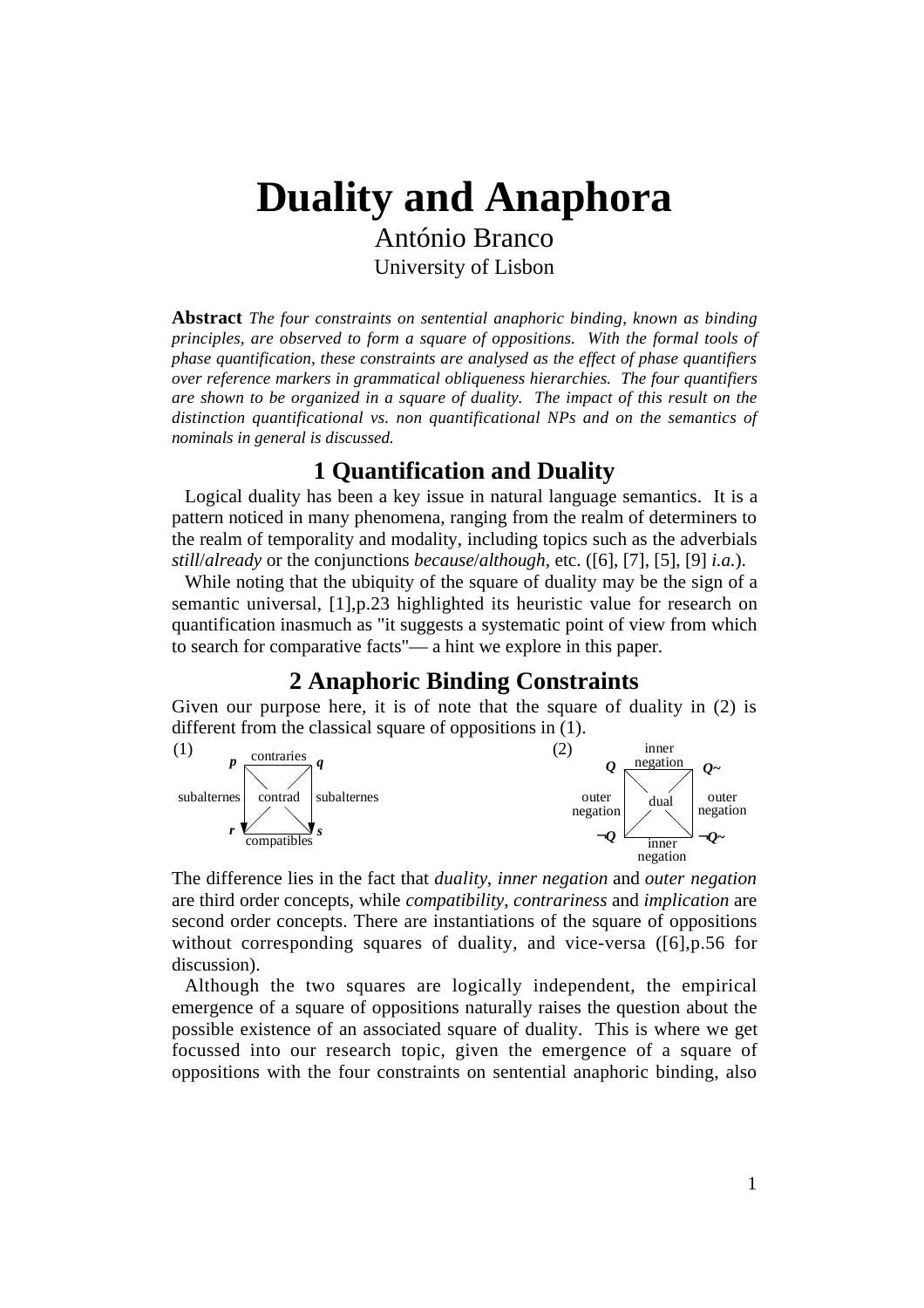known as binding principles.

Binding constraints capture empirical generalizations concerning the relative positioning of anaphors with respect to their antecedents in the grammatical geometry of sentences. We follow here the definition proposed in [8] for these constraints, and subsequent extension in [10], [2]:

**Principle A:** A locally o-commanded short-distance reflexive must be locally o-bound.

Lee<sub>i</sub> thinks [Max<sub>j</sub> saw himself<sub>\*i/j</sub>].

**Principle Z:** An o-commanded long-distance reflexive must be o-bound. Zhangsan<sub>i</sub> cong Lisi<sub>j</sub> chu tingshuo [Wangwu<sub>k</sub> bu xihuan ziji<sub>i/\*j/k</sub>]. [10]: $\rm ex(2)$ Zhangsan*<sup>i</sup>* heard from Lisi*<sup>j</sup>* [Wangwu*k* doesn't like "himself"*i/\*j/k*].

**Principle B:** A pronoun must be locally o-free.

*Leei thinks [Maxj saw himi/\*j].*

**Principle C:** A non-pronoun must be o-free. *[Kimi 's friend]j thinks [Lee saw Kimi/\*j].*

X *o-binds* Y iff X o-commands Y and X is the antecedent of Y. *O-commands* is a partial order under which, in a clause, the Subject o-commands the Direct Object, the Direct Object o-commands the Indirect Object, and so on, following the obliqueness hierarchy of grammatical functions; in multiclausal sentences, the upward arguments o-command the embedded arguments, etc. [8],p.279. The *local domain* is, roughly, the subcategorization domain of the predicator selecting the anaphor (details in [3]).

When stripped away from procedural phrasing and non-exemption requirements, these generalizations instantiate the following square of oppositions ([2] for detailed discussion):



Given this square, the question to pursue is whether this is a sign that binding principles are the effect of some underlying quantificational structure, i.e. whether there is a square of duality associated with the constraints on anaphoric binding.

#### **3 Phase Quantification**

We argue that the answer to this question is affirmative. Before this result may be worked out, some analytical tools are to be introduced first.

We resort to the notion of phase quantification, introduced in [6] to study the semantics of aspectual adverbials and shown to be extended to characterize quantification in general [6],p.74. For the sake of concreteness, consider a diagrammatic display of the semantics of such adverbials: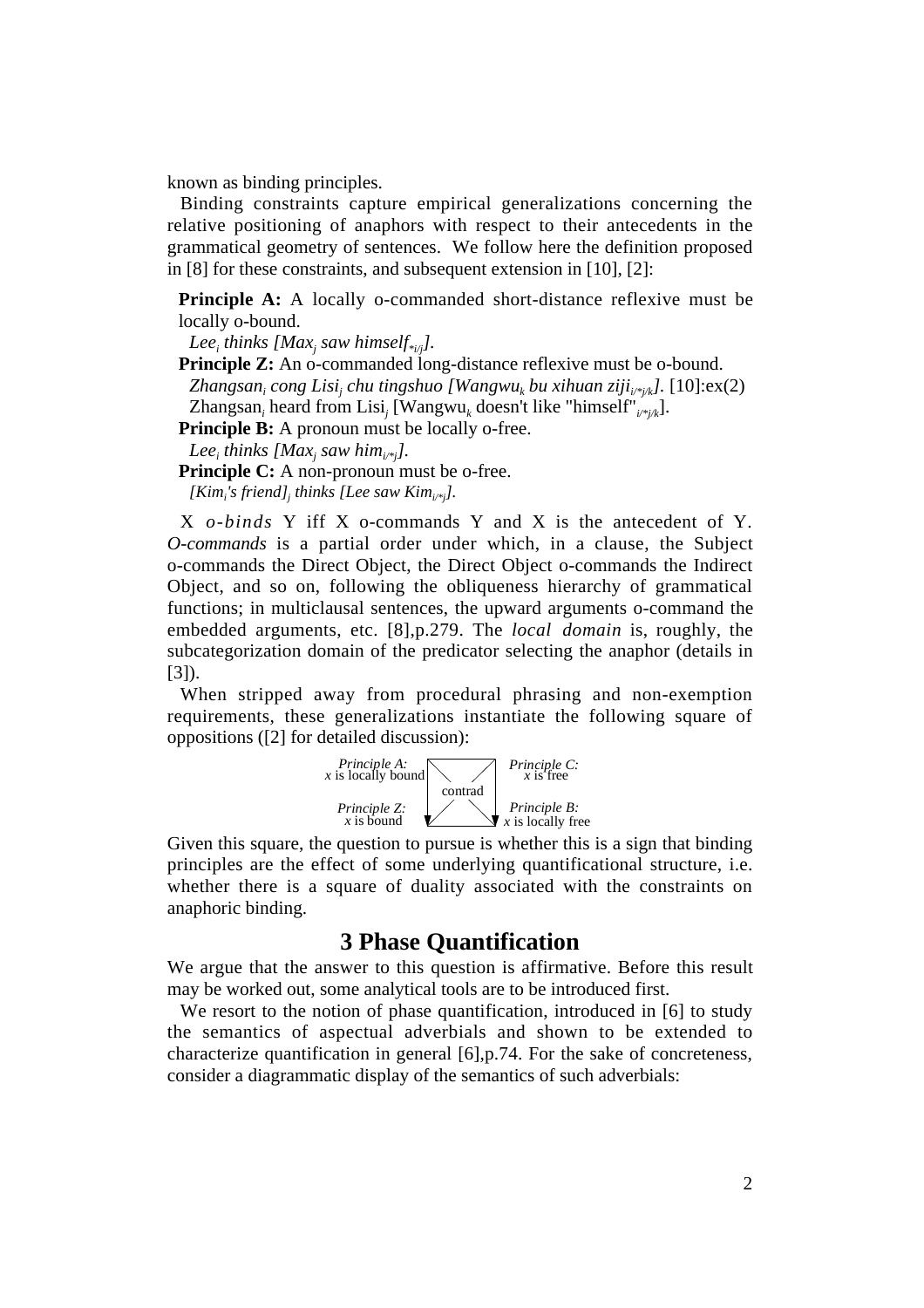

Very briefly, phase quantification requires the following ingredients: (i) an order over the domain of quantification; (ii) a parameter point  $t$ ; (iii) a property *P* defining a positive phase in a sequence of two opposite phases; and (iv) the starting point of the relevant semiphase given the presupposition about the linear order between *P* and ~*P*.

For aspectual adverbials, (i) the order is the time axis; (ii) *t* is the reference time of the utterance; (iii)  $P$  denotes the instants where the proposition containing the adverbial holds; (iv) the starting point  $S(R,t)$  is the infimum of the set of the closest predecessors of *t* which form an uninterrupted sequence in *R* — e.g. the adverbials *no longer* and *still* bear the presupposition that phase *P* precedes  $\sim P$ . These adverbials express the following quantifiers:



#### **4 Quantificational Anaphors**

With this in place, the empirical generalizations captured in the binding principles can be argued to be the visible effect of the phase quantificational nature of the corresponding nominals: Below, anaphors are shown to express one of four quantifiers acting on the grammatical obliqueness order.

Phase quantification here is assumed to unfold over entities in grammatical representations, vz. reference markers [4], and its ingredients are as follows: (i) *Order:* reference markers are ordered according to the o-command relation; (ii) *Parameter point: t* is *a* here*,* the marker of the antecedent for the anaphoric nominal at stake; (iii) *Phase propert*y*: P* is *D* here*,* which denotes the set of markers in the grammatical domain of the anaphor: For a nominal anaphor *N*, *D* is determined by the relative position of *N* in the obliqueness order which *N* enters. Given *m*, the reference marker of *N*, semiphase  $D_m$  is a stretch containing *m* and elements that are less than *m* in the obliqueness order, i.e. markers of o-commanders of *N*; if semiphase  $D_m$  is presupposed to precede  $\sim D_m$ ,  $D_m$  is such that the last successor in it is local wrt to *m*; and if  $\sim$  $D_m$  precedes  $D_m$ , the first predecessor in  $D_m$  is local wrt to *m*, however locality for binding may be parameterised in each language [3]. In both cases the closest  $D_m$  neighbour of semiphase  $\sim D_m$  is local wrt *m*:  $D_m(x)$  iff

 $x \le r \land \forall y [(\neg D_m(y) \land (x \prec y \lor y \prec x)) \rightarrow (x \text{ is local wrt m } \land y \text{ is not local wrt m})]$ With this replacements in  $(3)$ , one gets four phase quantifiers — we termed  $\mathbf{Q}_z$ ,  $\mathbf{Q}_s$ ,  $\mathbf{Q}_c$  and  $\mathbf{Q}_A$  — entering the square of duality and aligning with other quantifiers of similar quantificational force at each of the corners: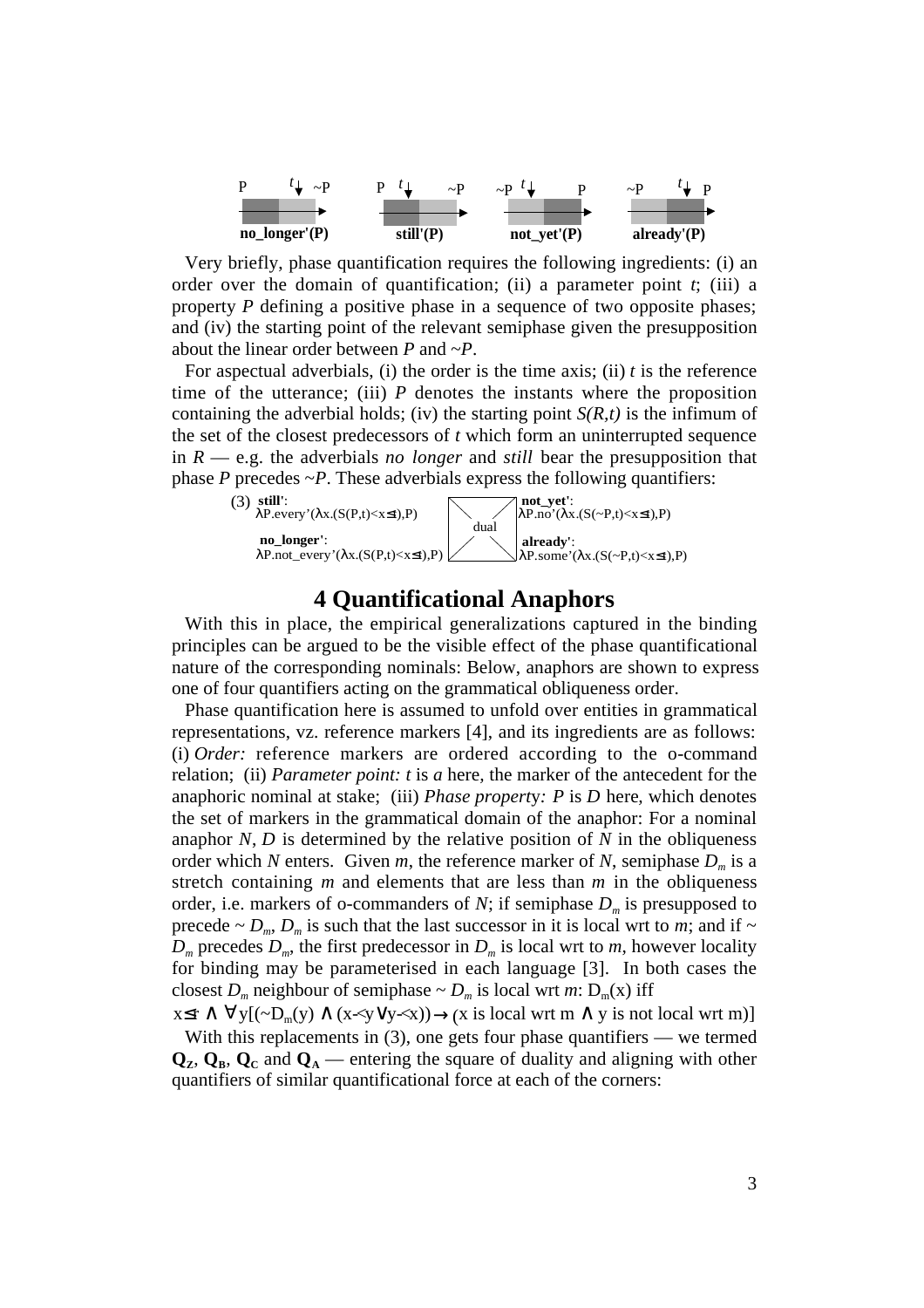

These four phase quantifiers ensure the same empirical predictions as secured by the four binding principles, as we can briefly check out below.

**A**: The quantifier expressed by short-distance reflexives is associated with the presupposition that  $\neg$ *D.D.* It receives the following definition, which is easily interpreted against the diagram corresponding to the example sentence, *Kim said Lee thinks Max<sub>i</sub> hit himself<sub>i</sub> —<i>k*, *l*, *m* and *h* are resp. the markers of *Kim, Lee, Max* and *himself,* and  $x_1, \ldots, x_n$  are markers not in the obliqueness relation of *h*, possibly introduced in other sentences of the discourse or available in the context (Hasse diagrams displayed with a turn of 90º right):



 $Q_A(D_h)$  is satisfied iff between the bottom of the uninterrupted sequence  $\neg D_h$ most close to the antecedent *a* and *a* inclusive, there is at least one reference marker in  $D_h$ . As  $\neg D_h$  precedes  $D_h$ , this amounts to requiring that *a* be in  $D_h$ , the local domain of *h* here, and consequently that *a* be a local o-commander of *h*, which matches the requirement in Principle A. Binding phase quantifier **QA** shows positive existential force and short-distance reflexives align in the square of duality with items like *some N*, *already*, *possibly*, etc.

**B**: The phase quantifier expressed by pronouns, in turn, lies at the same corner as the quantifiers no'(R) or not\_yet*'* in (3). The presupposition conveyed by these anaphors is also that  $\neg D$ . *D*, and  $Q_B$  is easily understood when considering the diagrammatic description of an example like *Kim said Leei thinks Max hit himi*:

$$
\sim D_h \begin{array}{c} \begin{array}{c} \downarrow \\ \downarrow \\ \downarrow \\ \downarrow \\ \downarrow \end{array} & \begin{array}{c} a \\ \downarrow \\ \downarrow \\ \downarrow \end{array} & \begin{array}{c} \mathbf{Q}_B: \\ \downarrow \\ \downarrow \end{array} & \begin{array}{c} \mathbf{Q}_B: \\ \downarrow \\ \downarrow \end{array} \end{array}
$$

 $Q_B(D)$  is satisfied iff no reference marker between the bottom of  $\neg D$  and the antecedent *a* inclusive is in *D*, which implies that *a* has to be in  $\neg D$ , i.e. it has to be outside the local domain of the pronoun, as required in Principle B.

**Z**: Turning to long-distance reflexives, we consider an example from Portuguese (*[O amigo de Kim]i disse que [ele próprio]i acha que Lee viu Max.*) *[Kim's friend]i said "ele próprio"i thinks Lee saw Max*:

$$
\mathbf{D}_{\mathrm{e}} \quad \underset{\mathcal{S}_{n}}{\overset{\smile}{\underset{\smile}{\leftarrow}} \quad \underset{\mathcal{S}_{n}}{\underset{\smile}{\leftarrow}} \quad \underset{\mathcal{S}_{n}}{\overset{\smile}{\leftarrow}} } \quad \sim \mathbf{D}_{\mathrm{e}} \quad \qquad \underset{\mathcal{R}_{n}}{\mathbf{Q}_{\mathbf{Z}}}:} \quad \mathbf{Q}_{\mathbf{Z}}: \quad \lambda \text{P}.\text{every} \text{ } (\lambda x.(\text{S}(P,\text{a}) < x \leq \text{a}, P)
$$

*a*

m.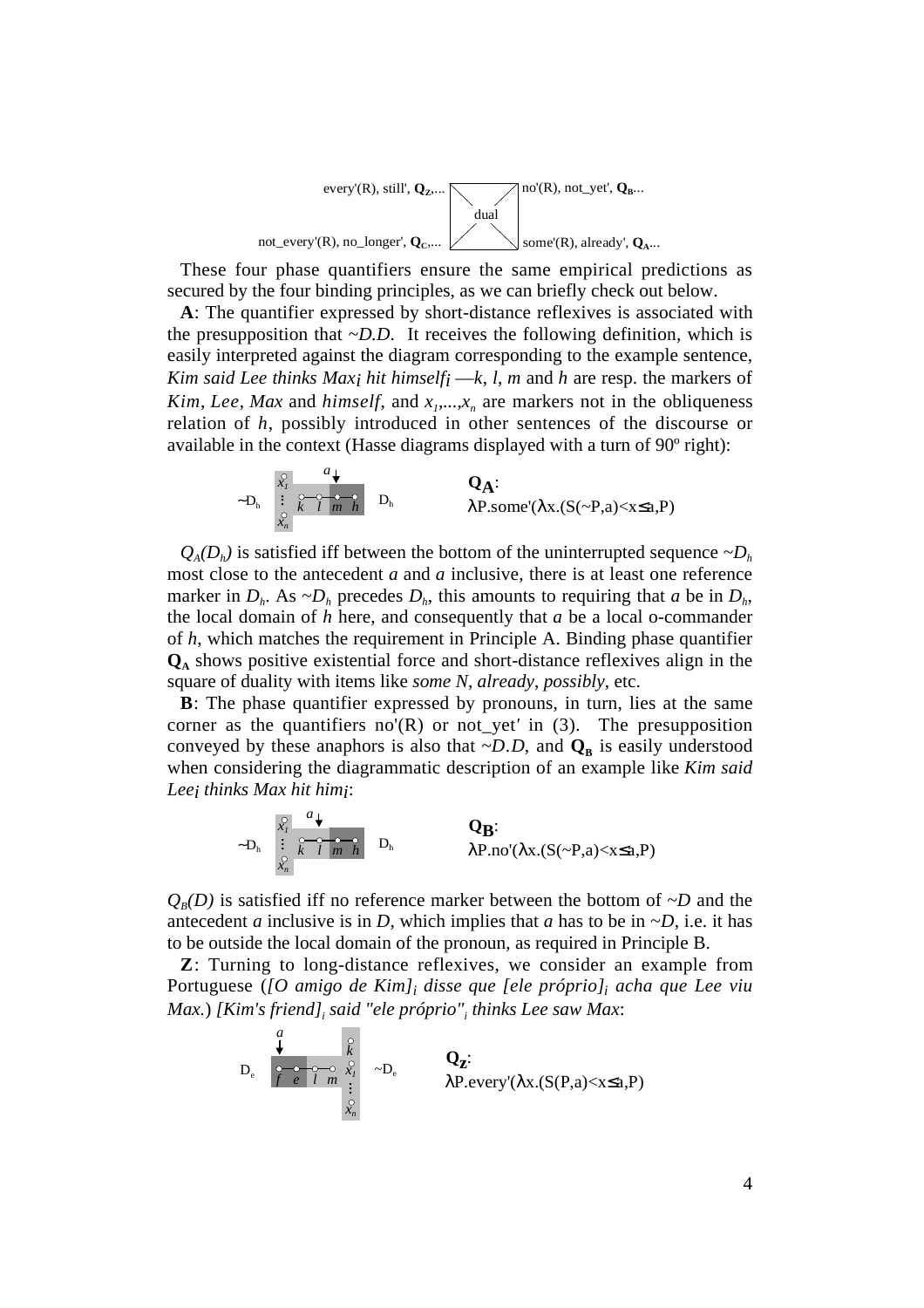As with short-distance reflexives,  $a$  is here required to occur in  $D_{a}$  though the presupposition conveyed now is that semiphase *D* is followed by semiphase  $\neg D$ . Taking into account the definition of  $D_e$  above, the antecedent is required to be an o-commander (local or not) of *e*. The semantics of the phase quantifier  $\mathbf{Q}_z$  is such that, for  $Q_z(D_e)$  to be satisfied, between the bottom of the uninterrupted sequence  $D_e$  closest to the antecedent *a* and *a* inclusive, every reference marker is in  $D_e$ . This amounts to requiring *a* to be in  $D_e$ , i.e. to requiring it to be an o-commander of *e*, as predicted by Principle Z.

**C**: While long-distance reflexives show positive universal force, the quantifier expressed by non-pronouns appears at the same corner as quantifiers like not\_every'(R), no\_longer', etc. Let us consider a first version of the diagram of *Kim*(2)*'s friend said Kim*(1)*<sup>i</sup> thinks Lee saw Max*:

$$
D_{k1} \quad \overbrace{\begin{array}{c}\n\mathbf{C} \\
\mathbf{C} \\
\mathbf{C} \\
\mathbf{C} \\
\mathbf{C} \\
\mathbf{C} \\
\mathbf{C} \\
\mathbf{C} \\
\mathbf{C} \\
\mathbf{C} \\
\mathbf{C} \\
\mathbf{C} \\
\mathbf{C} \\
\mathbf{C} \\
\mathbf{C} \\
\mathbf{C} \\
\mathbf{C} \\
\mathbf{C} \\
\mathbf{C} \\
\mathbf{C} \\
\mathbf{C} \\
\mathbf{C} \\
\mathbf{C} \\
\mathbf{C} \\
\mathbf{C} \\
\mathbf{C} \\
\mathbf{C} \\
\mathbf{C} \\
\mathbf{C} \\
\mathbf{C} \\
\mathbf{C} \\
\mathbf{C} \\
\mathbf{C} \\
\mathbf{C} \\
\mathbf{C} \\
\mathbf{C} \\
\mathbf{C} \\
\mathbf{C} \\
\mathbf{C} \\
\mathbf{C} \\
\mathbf{C} \\
\mathbf{C} \\
\mathbf{C} \\
\mathbf{C} \\
\mathbf{C} \\
\mathbf{C} \\
\mathbf{C} \\
\mathbf{C} \\
\mathbf{C} \\
\mathbf{C} \\
\mathbf{C} \\
\mathbf{C} \\
\mathbf{C} \\
\mathbf{C} \\
\mathbf{C} \\
\mathbf{C} \\
\mathbf{C} \\
\mathbf{C} \\
\mathbf{C} \\
\mathbf{C} \\
\mathbf{C} \\
\mathbf{C} \\
\mathbf{C} \\
\mathbf{C} \\
\mathbf{C} \\
\mathbf{C} \\
\mathbf{C} \\
\mathbf{C} \\
\mathbf{C} \\
\mathbf{C} \\
\mathbf{C} \\
\mathbf{C} \\
\mathbf{C} \\
\mathbf{C} \\
\mathbf{C} \\
\mathbf{C} \\
\mathbf{C} \\
\mathbf{C} \\
\mathbf{C} \\
\mathbf{C} \\
\mathbf{C} \\
\mathbf{C} \\
\mathbf{C} \\
\mathbf{C} \\
\mathbf{C} \\
\mathbf{C} \\
\mathbf{C} \\
\mathbf{C} \\
\mathbf{C} \\
\mathbf{C} \\
\mathbf{C} \\
\mathbf{C} \\
\mathbf{C} \\
\mathbf{C} \\
\mathbf{C} \\
\mathbf{C} \\
\mathbf{C} \\
\mathbf{C} \\
\mathbf{C} \\
\mathbf{C} \\
\mathbf{C} \\
\mathbf{C} \\
\mathbf{C} \\
\mathbf{C} \\
\mathbf{C} \\
\mathbf{C}
$$

The antecedent *a* should be required to occur in  $\neg D_{kl}$ , which means that *a* cannot be an o-commander of  $k<sub>i</sub>$ : This renders the same constraint as expressed by principle C, that non-pronouns are free. As in previous diagrams, ~*D* is taken as the complement set of *D*. Correct empirical prediction requires this to be refined and a more accurate definition of ~*D* to be given for phase quantification in non-linear orders — as the one under consideration — where not all elements are comparable.

For  $Q_c(D_{kl})$  to be satisfied, between the bottom of  $D_{kl}$  and the antecedent *a* inclusive, not every reference marker is in  $D_{kl}$ . In examples as the one above,  $\lambda$ x.(S(D<sub>k1</sub>,a)<x≤a), the restrictor of  $\mathbf{Q}_c$ , is always empty: It is not the case that S( $D_{k1}$ ,a)  $\leq$  a because a= $k_2$  (or a= $x_i$  for any *i*) is not comparable to any element of  $D_{kl}$ , including its bottom. Hence, not\_every'( $\lambda x$ .( $S(D_{kl},a) < x \le a$ ),  $D_{kl}$ ) is false whatever reference marker  $k_2$  or  $x_i$  is taken as the antecedent for  $k_i$ . The specific anaphor resolution in our example would be incorrectly ruled out.

This suggests that when phase quantification operates on non-linear orders, negation of semiphase P may be slightly more sophisticated than simple Boolean negation rendering its complement set. We are taught that negation of P also involves the lifting of the complement set,

 $\overline{P}_\perp$ , with  $\perp$  equal to the top of P when P.~P ( $k_l$  in our example). We can check that this specification of  $\sim P$   $\Gamma_{k_1}$   $\Gamma_{k_2}$   $\Gamma_{m_1}$   $\Gamma_{m_2}$ makes it possible to satisfy  $Q_c(D_k)$  in the correct anaphoric links for non pronouns:.1



<sup>&</sup>lt;sup>1</sup> For the sake of formal uniformity, when  $\sim$ P.P, the order-theoretic dual of this definition for ~P can also be assumed.